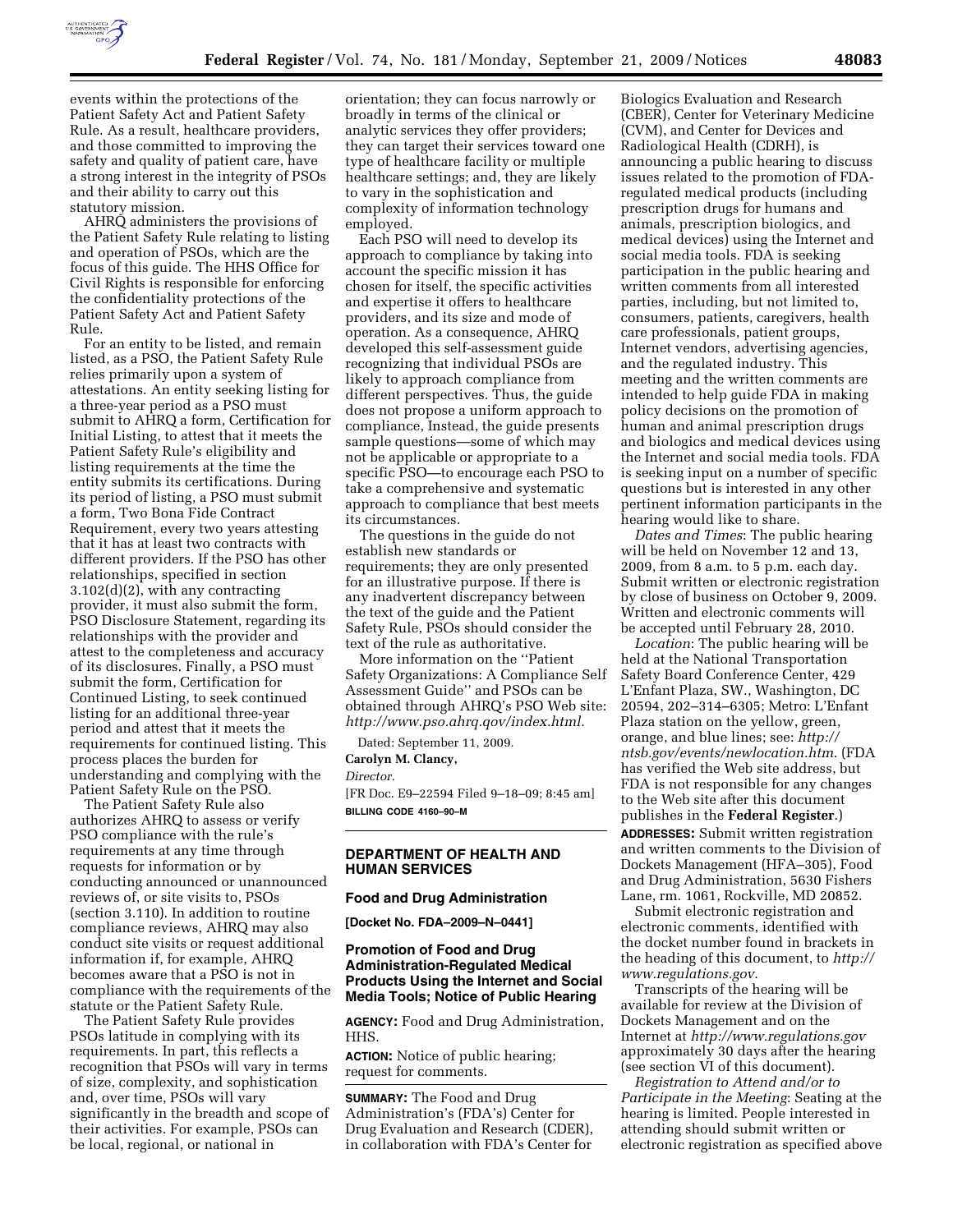(see **ADDRESSES**) by close of business on October 9, 2009. Registration is free and will be accepted on a first-come, firstserved basis. Written or electronic comments will be accepted until February 28, 2010.

The procedures governing the hearing are found in 21 CFR part 15 (see section IV of this document). If you wish to make an oral presentation at the hearing, you must state your intention on your registration submission (see **ADDRESSES**). To speak, submit your name, title, business affiliation, addresses, telephone and fax numbers, and e-mail address. FDA has included questions for comment in section III of this document. You should also identify by number each question you wish to address in your presentation and the approximate time requested. FDA will do its best to accommodate requests to speak. Individuals and organizations with common interests should consolidate or coordinate their presentations and request time for a joint presentation. FDA will determine the amount of time allotted to each presenter and the approximate time that each oral presentation is scheduled to begin. Once FDA notifies registered participants of their scheduled times, presenters should submit to FDA two copies of each presentation to be given (see **FOR FURTHER INFORMATION CONTACT**).

If you need special accommodations because of a disability, please inform Jean-Ah Kang (see **FOR FURTHER INFORMATION CONTACT**) at the time of registration.

#### **FOR FURTHER INFORMATION CONTACT:**

Jean-Ah Kang, Division of Drug Marketing, Advertising, and Communications, Center for Drug Evaluation and Research, Food and Drug Administration, 10903 New Hampshire Ave., Bldg. 51, rm. 3270, Silver Spring, MD, 20993–0002, 301– 796–4269, FAX: 301–796–8444, e-mail: *InternetPublicMeeting@fda.hhs.gov*. **SUPPLEMENTARY INFORMATION:** 

**I. Background** 

The Internet has become a widely used medium for companies, including manufacturers, packers, or distributors of medical products regulated by FDA, to disseminate information about their products. The Internet's ability to facilitate communication, information sharing, information exchange between systems, user-centered design, and collaboration has also evolved as a result of the second generation of Web development and Web design, or ''Web 2.0.'' Web 2.0 has led to the emergence of a variety of social media tools (i.e., Web properties whose online content is primarily created and published by users rather than the property owners).

The continually evolving nature of the Internet, including Web 2.0 and social media tools, as well as their expansion to applications such as mobile technology, have raised questions and concerns over how to apply existing regulations to promotion in these newer media. FDA is evaluating how the statutory provisions, regulations, and policies concerning advertising and promotional labeling should be applied to product-related information on the Internet and newer technologies. Although the agency believes that many issues can be addressed through existing FDA regulations, special characteristics of Web 2.0 and other emerging technologies may require the agency to provide additional guidance to the industry on how the regulations should be applied.

## *A. Regulation of Advertising and Labeling*

Under the Federal Food, Drug, and Cosmetic Act (the act), FDA has responsibility for regulating the labeling of prescription drugs and medical devices and the advertising of prescription drugs and restricted medical devices. If an activity or material is considered to be either advertising or labeling, it must meet certain requirements.

Under section 201(m) of the act (21 U.S.C. 321(m)), labeling is defined as ''all labels and other written, printed, or graphic'' materials ''upon'' or 'accompanying" an article. The term ''accompanying'' has been broadly defined by the Supreme Court (*Kordel* v. *United States*, 335 U.S. 345, 349–350 (1948)). FDA's regulations give examples of labeling materials, including brochures, mailing pieces, detailing pieces, calendars, price lists, letters, motion picture films, and sound recordings (§ 202.1(l)(2) (21 CFR  $202.1(1)(2)$ ).

FDA regulates the labeling of all drugs and devices under its jurisdiction. Labeling must be truthful and nonmisleading (section 502(a) of the act  $(21 \text{ U.S.C. } 352(a))$ .

FDA also regulates the advertising for prescription drugs and biologics. Although the act does not define what constitutes an ''advertisement,'' FDA generally interprets the term to include information (other than labeling) that is issued by, or on behalf of, a manufacturer, packer, or distributor and is intended to promote a product. This includes, for example, ''advertisements in published journals, magazines, other periodicals, and newspapers, and advertisements broadcast through media

such as radio, television, and telephone communication systems"  $(\S 202.1(l)(1))$ . According to the act (section 502(n)), a prescription drug is misbranded if its advertising does not include, in addition to the product's established name and quantitative composition, a ''true statement'' of information in brief summary ''relating to side effects, contraindications and effectiveness'' of the advertised product. For prescription drug advertisements, FDA's implementing regulations (21 CFR part 202) specify that, among other things, the statutory requirement of a ''true statement'' is not satisfied if an advertisement is false or misleading with respect to side effects, contraindications or effectiveness or if it fails to reveal material facts about ''consequences that may result from the use of the drug as recommended or suggested in the advertisement'' (§ 202.1(e)(5)). The prescription drug regulations also specify that advertisements must ''present a fair balance between information relating to side effects and contraindications and information relating to effectiveness of the drug,'' which is achieved when ''the presentation of true information relating to side effects and contraindications is comparable in depth and detail with the claims for effectiveness or safety'' (§ 202.1(e)(5)(ii)).

FDA similarly regulates advertising for restricted devices. A ''restricted device'' is a device that may be restricted to sale, distribution, or use only with the written or oral authorization of a licensed practitioner, or in accordance with other conditions if FDA determines that there cannot otherwise be reasonable assurance of its safety and effectiveness (21 U.S.C. 360j(e)). FDA also restricts devices through the approval orders granted to many class III devices (21 U.S.C.  $360e(d)(1)(B)(ii)$ . According to the act, a restricted device is misbranded if its advertising is false or misleading in any particular (section 502(q) of the act), or if its advertising does not contain a brief statement of the intended uses of the device and relevant warnings, precautions, side effects, and contraindications (section 502(r) of the act). There are currently no regulations establishing specific requirements for the content and format of advertisements for restricted devices.

Although FDA has not comprehensively addressed when Internet promotion of prescription drugs and medical devices is labeling versus advertising, the agency has jurisdiction over all prescription drug and biologic product promotion as well as all restricted device advertising and all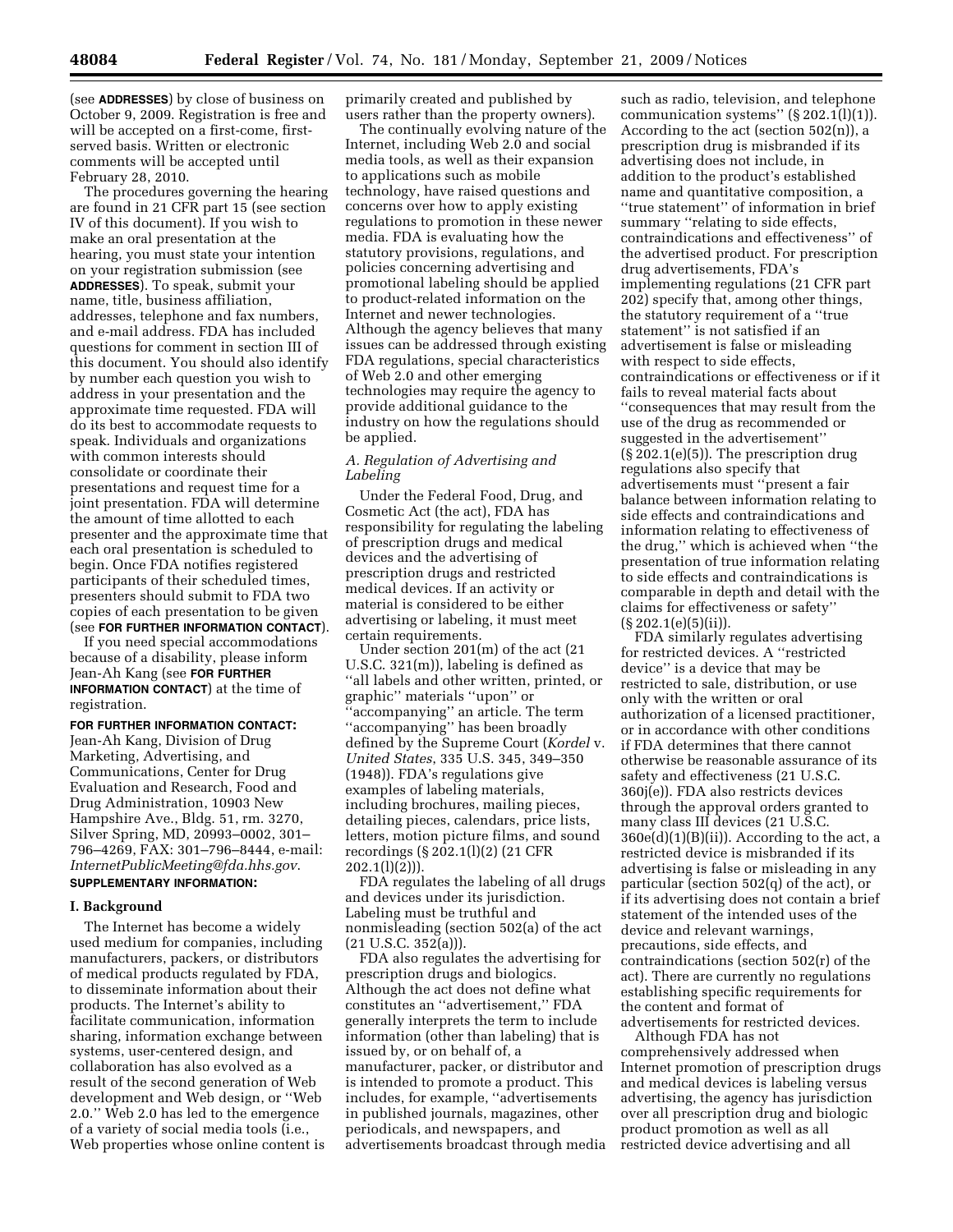device promotional labeling when conducted by or on behalf of a manufacturer, packer, or distributor. There are no regulations that specifically address Internet promotion separately from the other types of promotion discussed above, nor are there any regulations that prohibit the use of certain types of media to promote drugs and medical devices. Although no rule has specifically addressed Internet promotion, it is fairly clear that some promotional efforts are substantially similar in presentation and content to promotional materials in other media or publications. At the same time, FDA recognizes that the Internet possesses certain unique technological features and that some online tools that may be used for promotion offer novel presentation and content features. Another emerging issue involves the reporting of adverse event data because such information may initially be revealed using social media platforms in the context of Internet promotion for FDA-regulated medical products.

# *B. 1996 Meeting on Promotion of FDA-Regulated Products on the Internet*

On October 16 and 17, 1996, FDA held a public meeting to discuss issues related to the promotion of FDAregulated medical products on the Internet (see 61 FR 48707, September 16, 1996). The agency's objective was to receive broad public input and to hear various points of view and opinions on Internet issues from a discussion among interested persons. A discussion group format was used and covered the following topics: Investigational product information, chatrooms and newsgroups, and Web site links. A transcript of the meeting is available at *http://www.fda.gov/AboutFDA/ CentersOffices/CDER/ucm175775.htm*.)

# *C. New Internet Tools and Technology*

Since the 1996 public meeting, there has been a massive expansion of new tools and technologies, such as blogs, microblogs, podcasts, social network sites (''social networks'') and online communities, video sharing, widgets, and wikis, which are defined as follows:1,2

• *Blogs (e.g., Blogger, WordPress, TypePad)*: Blogs are Web sites with regular updates (in reverse chronological order—newest update at the top) that typically combine text,

images (graphics or video), and links to other Web pages. Blogs are usually informal and take on the tone of a diary or journal entry. Some blogs are very personal, while others provide mainstream news updates. Most blogs encourage dialogue by allowing their readers to leave comments.

• *Microblogs (e.g., Twitter)*: Microblogs are comprised of extremely short written blog posts, similar to text messages, and provide real-time updates. Twitter is an example of a popular microblog service that lets users broadcast short messages up to 140 characters long (''tweets'') using computers or mobile phones.

• *Podcasts (e.g., audio sharing)*: Podcasts (a blend of the terms ''iPod'' and ''broadcast'') are audio or video files that users can listen to or watch on computers or on a variety of portable media devices (like an iPod, Zune, and certain cell phones). Podcasts are usually short and often free, and users can arrange via subscription to receive new podcasts automatically via their computers or other media devices.

• *Social networks and online communities (e.g., Facebook, MySpace, LinkedIn, Friendster, Sermo)*: Social networks and online communities give users opportunities to connect with or provide resources to clients, colleagues, family, and friends who share common interests. In many social networks, users create profiles and then invite people to join as ''friends.'' There are many different types of social networks and online communities, many of which are free, and they range from general to those tailored for a specific demographic or interest area.

• *Video sharing (e.g., YouTube, Blip.tv, Vimeo)*: Also called a ''video hosting service,'' video sharing allows individuals to upload video clips to an Internet Web site. The video host will then store the video on its server and show the individual different types of code to allow others to view or comment on the video.

• *Widgets*: Supposedly short for ''window gadget,'' a widget is a graphic control on a Web page that allows the user to interact with it in some way. Widgets can also be easily posted on multiple Web sites, have the added benefit of hosting ''live'' content, and often take the form of on-screen tools (clocks, event countdowns, auctiontickers, stock market tickers, flight arrival information, daily weather, etc.).

• *Wikis (e.g., Wikipedia, Medpedia)*: The term ''wiki'' comes from the Hawaiian word for ''fast.'' Wiki technology creates a Web page that anyone with access can modify quickly and easily. A wiki can be either open or closed, depending on the preferences of the community using it. An open wiki allows anybody to make changes and view content. A closed wiki allows only community members to make changes and view its content. Some wikis allow anyone to view content but only members to edit the content.

As the use of social media tools on the Internet has proliferated, the agency has engaged in a fact-finding process by communicating with companies, thirdparty providers, trade associations, and other groups to gain a better understanding of the nature of, and the technical aspects to, promotion of FDAregulated medical products using these tools. FDA appreciates the time and effort that these individuals, companies, and associations have invested in assisting the agency in understanding the challenges and issues involved with Internet promotion using these newer Web 2.0 technologies.

## **II. Purpose and Scope of the Hearing**

This hearing is intended to provide an opportunity for broad public participation and comment concerning Internet promotion of FDA-regulated medical products, including human and animal prescription drugs and biologics and medical devices. Please note that this hearing does not address nonprescription drug promotion. FDA is particularly interested in hearing views from the public as to how expanding Web 2.0 technologies may be used to promote medical products to both health care professionals and consumers in a truthful, nonmisleading, and balanced manner. In addition, FDA is seeking public comment on Internet adverse event reporting.

#### **III. Issues for Discussion**

Questions have arisen regarding the application of the prescription drug and device advertising and labeling provisions, regulations, and policies of promotion on the Internet, especially with regard to the use of emerging technologies such as blogs, microblogs, podcasts, social networks and online communities, video sharing, widgets, and wikis. This section briefly discusses the issues the agency has identified as most frequently raised by regulated companies and other interested parties. It should be noted that although a question may raise a particular issue, that does not necessarily mean that the agency will issue guidance or a regulation on that issue.

The agency invites comment at the public hearing on the general concept of Internet promotion, positive or negative; on any aspect of Internet promotion that

<sup>1</sup>Adapted from *http://newmedia.hhs.gov/ socialmedia101.html* Social Media 101 Overview: The WHAT and the WHY. Accessed on August 14, 2009.

<sup>2</sup>Adapted from *http://www.usa.gov/webcontent/ technology/other*\_*tech.shtml* Social Media and Web 2.0 in Government. Accessed on August 14, 2009.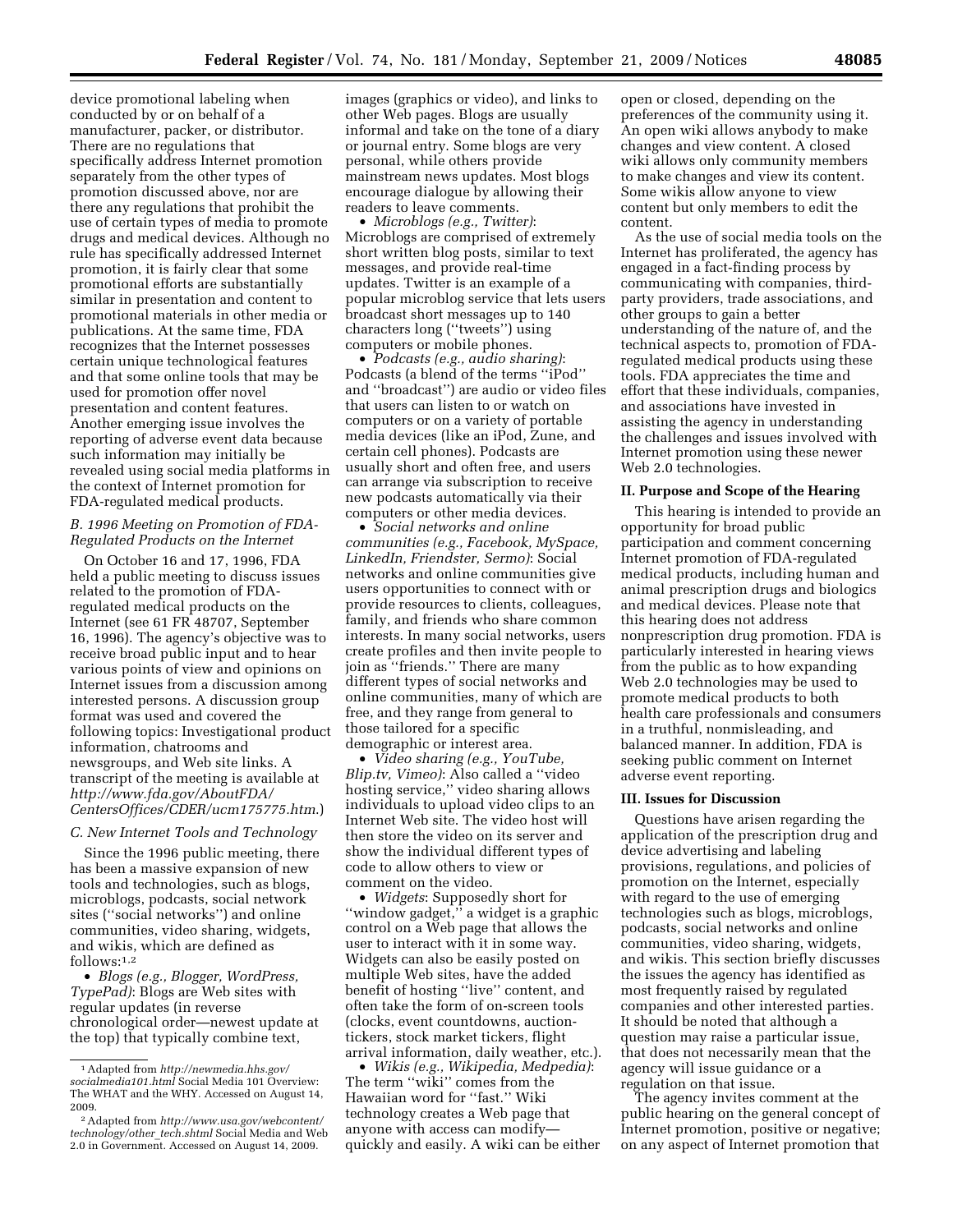is of interest to the presenter; and on the topics outlined in the following paragraphs. We are specifically interested in data and research on the use of social media tools in promotion, including data from companies on their own experiences, the extent to which health care professionals and consumers are using and are influenced by various social media tools, and the impact of Internet and social media promotion on the public health.

1. For what online communications are manufacturers, packers, or distributors accountable?

FDA regulates promotion of medical products that is conducted by or on behalf of a manufacturer, packer, or distributor. In determining whether a manufacturer, packer, or distributor is accountable for a communication about its product(s), the agency considers whether the manufacturer, packer, or distributor or anyone acting on behalf of the manufacturer, packer, or distributor, such as an ad agency, created the promotional communication. In addition, the agency considers whether the manufacturer, packer, or distributor or anyone acting on behalf of the manufacturer, packer, or distributor is influencing or controlling the promotional activity or communication in whole or in part.

Manufacturers, packers, and distributors may have a variety of options for how much control they exert over activities on the Internet, regardless of whether the promotional activity occurs on company-sponsored venues or on third-party venues. For example, in setting up a program about its product(s) through a chatroom, a manufacturer, packer, or distributor may allow comments to be posted in real time with no editing or review by the manufacturer, packer, or distributor; alternatively, the manufacturer, packer, or distributor may have the option of reviewing and editing comments before they are posted. Furthermore, the manufacturer, packer, or distributor may have control over the length of time comments are visible. As a result, information may be available to a much broader audience than originally engaged in the communication or program if the comments/entries are posted for an indefinite period of time (''archived materials''). Similarly, a manufacturer, packer, or distributor posting a video on a video-sharing site such as YouTube may choose whether or not to allow viewers to post comments.

In addition, various Web sites and tools can allow manufacturers, packers, or distributors to prompt others to

communicate about their products. For example, a manufacturer, packer, or distributor may ask or otherwise encourage users to post their own videos about its product(s) on sites such as YouTube. A manufacturer, packer, or distributor may also send out packets of information to prominent bloggers with the aim of prompting the blogger to write about its product(s). Alternatively, a manufacturer, packer, or distributor may create an online community for patients or health care professionals to discuss disease states, which may prompt discussion about the manufacturer's, distributor's, or packer's product(s). The agency is interested in hearing the views of the public on the following topics:

• What parameters or criteria should be applied to determine when thirdparty communications occurring on the Internet and through social media technologies are subject to substantive influence by companies that market products related to the communication or discussion?

• In particular, when should thirdparty discussions be treated as being performed by, or on behalf of, the companies that market the product, as opposed to being performed independent of the influence of the companies marketing the products?

• How should companies disclose their involvement or influence over discussions or material, particularly discussions or material on third-party sites?

• Are there different considerations that should be weighed depending on the specific social media platform that is used or based on the intended audience? If so, what are these considerations?

• With regard to the potential for company communications to be altered by third parties, what is the experience to date with respect to the unauthorized dissemination of modified product information (originally created by a company) by noncompany users of the Internet?

2. How can manufacturers, packers, or distributors fulfill regulatory requirements (e.g., fair balance, disclosure of indication and risk information, postmarketing submission requirements) in their Internet and social media promotion, particularly when using tools that are associated with space limitations and tools that allow for real-time communications (e.g., microblogs, mobile technology)?

FDA's regulations require that any promotional communications that make claims about a company's product include certain required disclosures,

such as the indicated use of the product and the risks associated with the use of the product (note that ''reminder'' promotion, which calls attention to the name of a product but does not make any representations or suggestions about the product, is exempt from these disclosure requirements (see 21 CFR 200.200, 201.100(f), 201.105(d)(2), 202.1(e)(2)(i), 801.109(d)). The prescription drug regulations also require that drug advertisements present a fair balance between information relating to risk and information relating to benefit  $(\S 202.1(e)(5)(ii))$ . They also specify that risk information must be presented with a prominence and readability reasonably comparable to claims about drug benefits  $(\S 202.1(e)(7)(viii))$ . Furthermore, for advertisements to be truthful and nonmisleading, they must contain risk information in each part as necessary to qualify any representations and/or suggestions made in that part about the drug  $(S 202.1(e)(3)(i))$ . Similarly, section 502(r) of the act requires a ''brief statement'' of intended use and relevant risk information for restricted device advertising. In addition, section 201(n) of the act provides that a determination of whether product advertising or labeling is misleading relies in part on the extent to which labeling or advertising reveals facts material with respect to possible consequences of the use of the products as represented in the labeling or advertising material. Except for medical device applicants, applicants are also responsible for submitting copies of promotional materials to FDA (see, e.g., §§ 314.81(b)(3)(i), 314.550, 314.640, 514.80(b)(5)(ii), 601.12(f)(4), 601.45, and 601.94 (21 CFR 314.81(b)(3)(i), 314.550, 314.640, 514.80(b)(5)(ii), 601.12(f)(4), 601.45, and 601.94)).

• How should product information be presented using various social media tools to ensure that the user has access to a balanced presentation of both risks and benefits of medical products?

• Are there data to support conclusions about whether different types or formats of presentations have a positive or negative impact on the public health?

• Are there proposed solutions that may help address regulatory concerns when using social media tools associated with space limitations or tools that allow for real-time communications to present product information?

• How should companies address the potential volume of information shared on various social media sites with regard to real-time information that is continuously posted and regulatory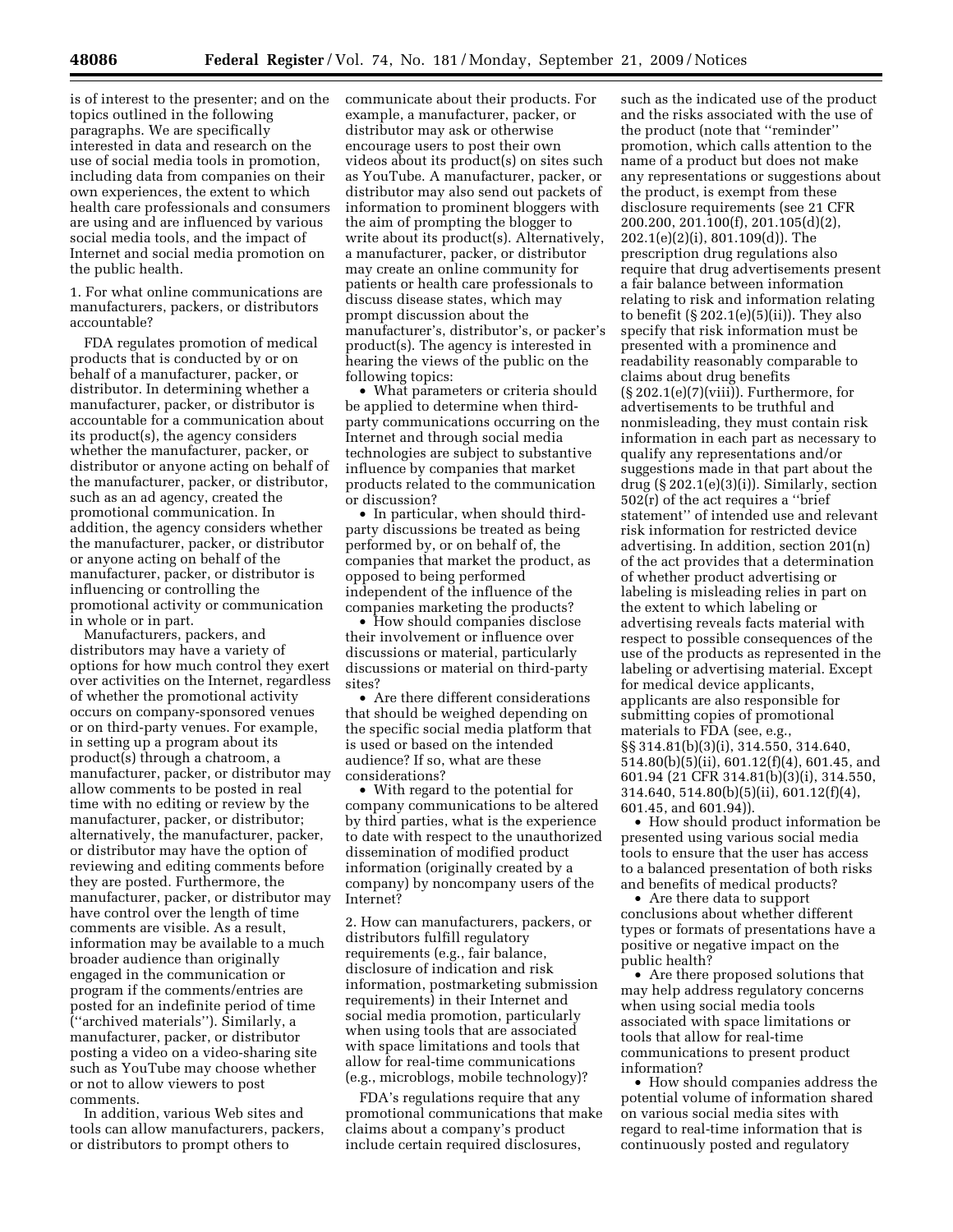requirements to submit promotional materials to FDA as applicable (see, e.g., §§ 314.81(b)(3)(i), 314.550, 314.640, 514.80(b)(5)(ii), 601.12(f)(4), 601.45, and 601.94)?

3. What parameters should apply to the posting of corrective information on Web sites controlled by third parties?

Some manufacturers, packers, or distributors have expressed a desire to correct what are, in their belief, misconceptions or misinformation about their products, including unapproved uses of their products that are being conveyed on a Web site outside their control, such as on a blog, social networking site, or a wiki Web site (i.e., Wikipedia). Other companies have stated that they have not corrected what they believe is misinformation in the belief that they could be viewed by such an action as being responsible for all the information on the target Web site rather than just the information that they post or submit.

• The agency is interested in any data or research on how companies have approached these issues.

• Are there any parameters or criteria that could be used to determine the appropriateness of correcting misinformation and/or scope of information a company can provide when trying to correct misinformation on a Web site outside a company's control?

• Should the parameters differentiate with regard to the prominence of the third-party site (i.e., readership), its intended audience (e.g., general public, health care professionals, patients), its intended purpose (e.g., personal diary, encyclopedia-type reference), and/or the author of the information on the site?

#### 4. When is the use of links appropriate?

The Internet allows users to move easily between Web sites or sources that provide information on many related topics. Under the act, companies are prohibited from promoting approved human and animal drugs, biologics, and medical devices for unapproved uses. However, sponsors sometimes provide links from their branded (e.g., mentions a product) Web sites to other informational sources about diseases, such as support groups, some of which may contain information about unapproved disease conditions or unapproved uses of approved products. Furthermore, some companies are using unbranded (e.g., does not mention a product) uniform resource locators (URLs) that, when clicked on, take users directly to branded information.

• The agency is interested in any comments about the appropriateness of

various techniques regarding the use of links (including between various social media tools) and data or research about whether or not users find these approaches to be misleading.

• Should parameters be established for links to and from Web sites?

• In addition, the agency is interested in any data or research concerning the frequency with which users actually click on different categories of links (e.g., banner ads, links within Web sites, sponsored links, organic search result links) to get additional information about products.

5. Questions specific to Internet adverse event reporting

FDA regulations require the submission of postmarketing adverse event reports.

For drugs, adverse event reporting obligations are described for approved new drug applications (NDAs), abbreviated new drug applications (ANDAs), and prescription drugs marketed without an approved application under §§ 310.305, 314.80, and 314.98 (21 CFR 310.305, 314.80, and 314.98, respectively. For new animal drugs, adverse event reporting obligations are described for approved new animal drug applications (NADAs) and abbreviated new animal drug applications (ANADAs) under § 514.80. Licensed manufacturers that hold biological license applications (BLAs) are also subject to adverse event reporting requirements under § 600.80 (21 CFR 600.80). These regulations cover requirements for submission of individual case safety reports on either an expedited basis (i.e., 15-day ''Alert reports'') or on a less frequent (periodic) basis, as specified in the regulations.

Nonprescription (over-the-counter or OTC) drugs marketed without an approved application also have reporting obligations under the Dietary Supplement and Nonprescription Drug Consumer Protection Act (Public Law 109–462). Under this act, reports of serious adverse events associated with OTC products must be submitted to FDA within 15 days.

FDA's Medical Device Reporting (MDR) regulation, 21 CFR part 803, requires medical device manufacturers to identify and monitor significant adverse events involving their medical devices. The regulation requires manufacturers of medical devices to report device-related deaths, serious injuries, and malfunctions to FDA whenever they become aware of information that reasonably suggests that a reportable event occurred (i.e., one of their devices has or may have caused or contributed to the event).

The expectation is that entities responsible for reporting will promptly review all adverse event information received or otherwise obtained, which potentially includes information from the Internet and social media tools. According to FDA's March 2001 draft guidance for industry entitled ''Postmarketing Safety Reporting for Human Drug and Biological Products Including Vaccines'' (available at *http:// www.fda.gov/downloads/Biologics BloodVaccines/GuidanceCompliance RegulatoryInformation/Guidances/ Vaccines/ucm092257.pdf*), adverse experience information that is submitted via the Internet to an entity with postmarketing reporting obligations under §§ 310.305, 314.80, and 600.80 should be reported to FDA if there is knowledge of the four basic elements for submission of an individual case safety report (see section IV.B in the draft guidance). The draft guidance also states that those entities should review any Internet sites sponsored by them for adverse experience information, but are not responsible for reviewing any Internet sites that they do not sponsor; however, if they become aware of an adverse experience on an Internet site that they do not sponsor, they should review the adverse experience and determine if it should be reported to FDA. For OTC products, the July 2009 guidance for industry entitled ''Postmarketing Adverse Event Reporting for Nonprescription Human Drug Products Marketed Without an Approved Application'' (available at *http:// www.fda.gov/downloads/Drugs/ GuidanceComplianceRegulatory Information/Guidances/ucm171672.pdf*) lists the Internet as an example of a means for a reporter to convey adverse event information associated with an OTC product to the responsible person (i.e., ''manufacturer, packer, or distributor whose name \* \* \* appears on the label of an OTC drug marketed in the United States without an approved application'').

With the increasing use of Web-based technology by manufacturers of FDAregulated medical products, health care systems, and patients, and the continual emergence of different types of Webbased media, FDA is interested in hearing the views of the public on the following topics related to Web-based media:

• How are entities with postmarketing reporting responsibilities and other stakeholders using the Internet and social media tools with regard to monitoring adverse event information about their products?